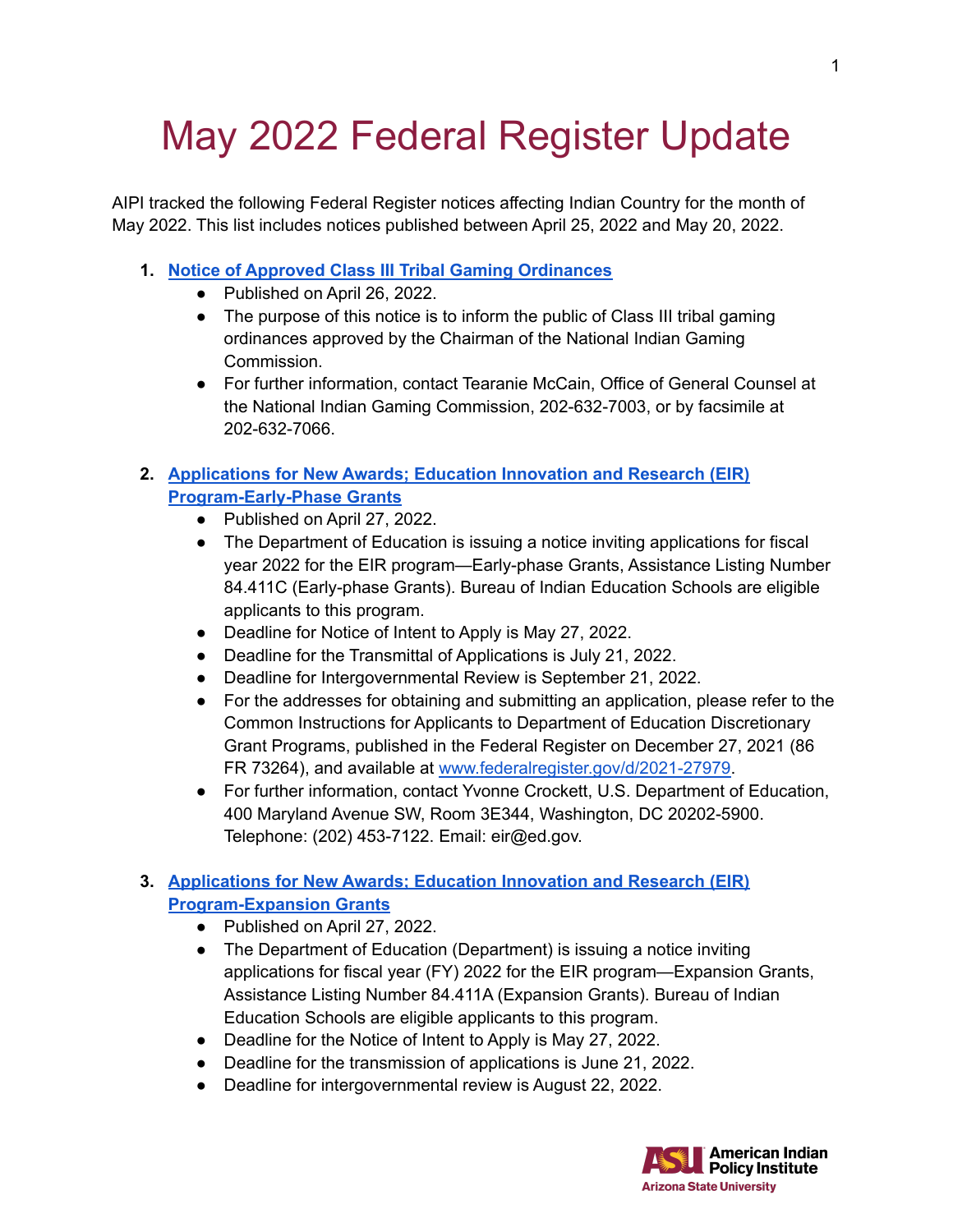- For the addresses for obtaining and submitting an application, please refer to the Common Instructions for Applicants to Department of Education Discretionary Grant Programs, published in the Federal Register on December 27, 2021 (86 FR 73264) and available at [www.federalregister.gov/d/2021-27979.](http://www.federalregister.gov/%E2%80%8Bd/%E2%80%8B2021-27979)
- For further information, contact Yvonne Crockett, U.S. Department of Education, 400 Maryland Avenue SW, Room 3E344, Washington, DC 20202-5900. Telephone: (202) 453-7122 or email eir@ed.gov.

## **4. [Applications](https://www.federalregister.gov/documents/2022/04/27/2022-09085/applications-for-new-awards-education-innovation-and-research-eir-program-mid-phase-grants) for New Awards; Education Innovation and Research (EIR) [Program-Mid-Phase](https://www.federalregister.gov/documents/2022/04/27/2022-09085/applications-for-new-awards-education-innovation-and-research-eir-program-mid-phase-grants) Grants**

- **●** Published on April 27, 2022.
- The Department of Education (Department) is issuing a notice inviting applications for fiscal year (FY) 2022 for the EIR program—Mid-phase Grants, Assistance Listing Number 84.411B (Mid-phase Grants).Bureau of Indian Education Schools are eligible applicants to this program.
- Deadline for the Notice of Intent to Apply is May 27, 2022.
- Deadline for the transmission of applications is June 21, 2022.
- Deadline for intergovernmental review is August 22, 2022.
- For the addresses for obtaining and submitting an application, please refer to the Common Instructions for Applicants to Department of Education Discretionary Grant Programs, published in the Federal Register on December 27, 2021 (86 FR 73264) and available at [www.federalregister.gov/d/2021-27979.](http://www.federalregister.gov/%E2%80%8Bd/%E2%80%8B2021-27979)
- For further information, contact Yvonne Crockett, U.S. Department of Education, 400 Maryland Avenue SW, Room 3E344, Washington, DC 20202-5900. Telephone: (202) 453-7122 or email eir@ed.gov.

## **5. Federal [Acknowledgment](https://www.federalregister.gov/documents/2022/04/27/2022-08488/federal-acknowledgment-of-american-indian-tribes) of American Indian Tribes**

- **●** Published on April 27, 2022.
- This proposed rule seeks input on continuation of an express prohibition on re-petitioning under the U.S. Department of the Interior's regulations for Federal acknowledgment of Indian Tribes. The acknowledgment regulations do not provide a regulatory path that allows re-petitioning, and since 1994, the regulations have expressly prohibited petitioners who have received a negative final determination from the Department from re-petitioning. The Department of Interior seeks input on maintaining the ban with revised justifications.
- Comments may be submitted through the following:
	- Federal rulemaking portal: [https://www.regulations.gov.](https://www.regulations.gov) Follow the instructions for submitting comments.
	- Email: consultation@bia.gov. Include the number 1076-AF67 in the subject line of the message.
	- Consultation with Indian Tribes. The Department will conduct two virtual consultation sessions and will accept oral and written comments through July 6, 2022..

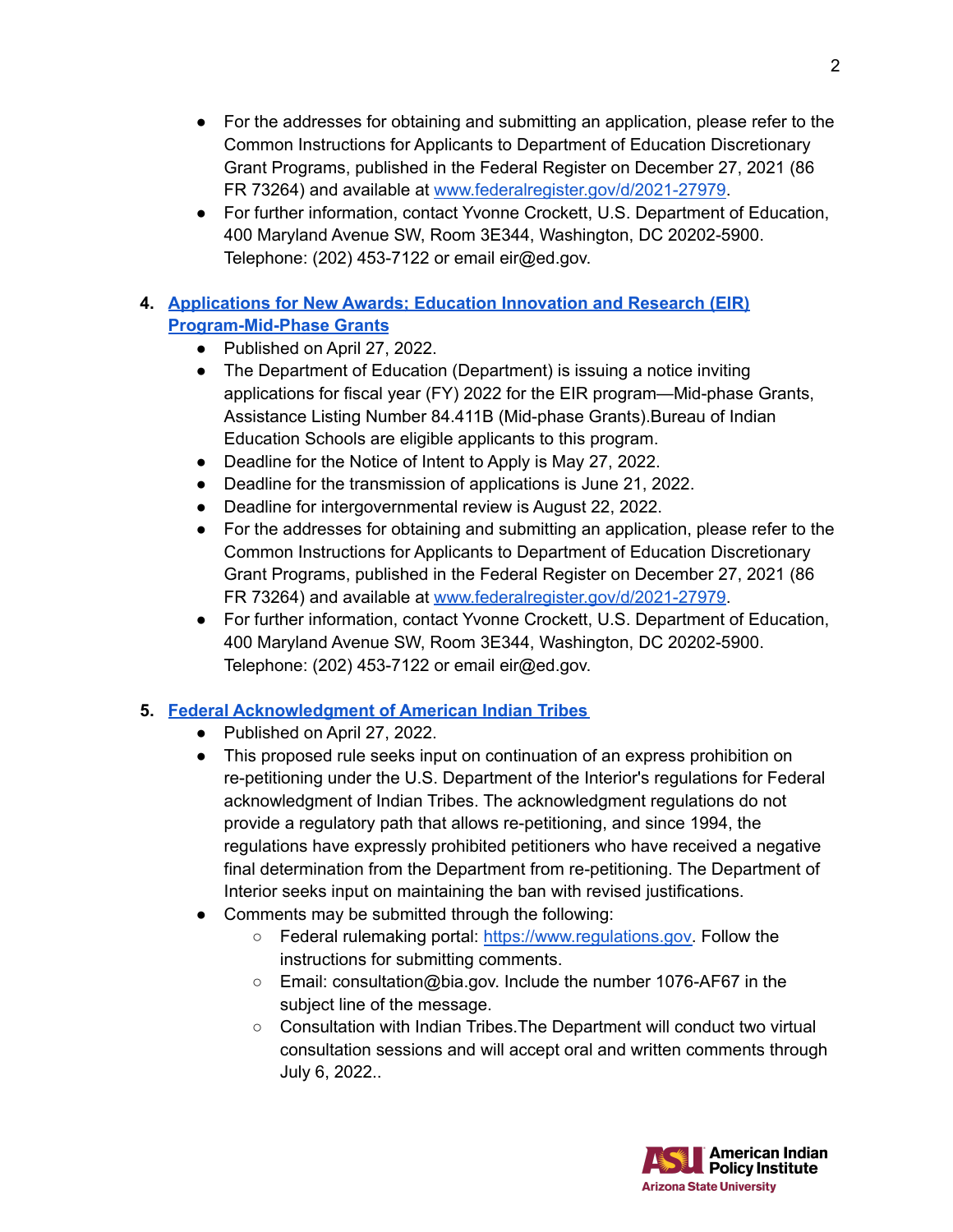- Thursday, June 2, 2022, 3 p.m. to 5 p.m. ET consultation session: [https://www.zoomgov.com/meeting/register/vJIscu2prz4pHbtqqZn](https://www.zoomgov.com/%E2%80%8Bmeeting/%E2%80%8Bregister/%E2%80%8BvJIscu2prz4pHbtqqZn0-5f8oRU5jEYKGDg) [0-5f8oRU5jEYKGDg](https://www.zoomgov.com/%E2%80%8Bmeeting/%E2%80%8Bregister/%E2%80%8BvJIscu2prz4pHbtqqZn0-5f8oRU5jEYKGDg).
- Monday, June 6, 2022, 2 p.m. to 4 p.m. ET consultation session: [https://www.zoomgov.com/meeting/register/vJIsdu-opjMtHR5nht0](https://www.zoomgov.com/%E2%80%8Bmeeting/%E2%80%8Bregister/%E2%80%8BvJIsdu-opjMtHR5nht0X2HKcjOh35Oz23SU) [X2HKcjOh35Oz23SU](https://www.zoomgov.com/%E2%80%8Bmeeting/%E2%80%8Bregister/%E2%80%8BvJIsdu-opjMtHR5nht0X2HKcjOh35Oz23SU).
- Thursday, June 9, 2022, 3 p.m. to 5 p.m. ET listening session: [https://www.zoomgov.com/meeting/register/vJIscOGpqj8uG09-rMr](https://www.zoomgov.com/%E2%80%8Bmeeting/%E2%80%8Bregister/%E2%80%8BvJIscOGpqj8uG09-rMrR2FeecAzGmJmf78s) [R2FeecAzGmJmf78s](https://www.zoomgov.com/%E2%80%8Bmeeting/%E2%80%8Bregister/%E2%80%8BvJIscOGpqj8uG09-rMrR2FeecAzGmJmf78s).
- For further information, contact Steven Mullen, Federal Register Liaison, Office of Regulatory Affairs & Collaborative Action—Indian Affairs, (202) 924-2650, email: RACA@bia.gov.
- **6. Notice of FTA Transit Program Changes, [Authorized](https://www.federalregister.gov/documents/2022/04/28/2022-09143/notice-of-fta-transit-program-changes-authorized-funding-levels-and-implementation-of-the) Funding Levels and [Implementation](https://www.federalregister.gov/documents/2022/04/28/2022-09143/notice-of-fta-transit-program-changes-authorized-funding-levels-and-implementation-of-the) of the Infrastructure Investment and Jobs Act; and FTA Fiscal Year 2022 [Apportionments,](https://www.federalregister.gov/documents/2022/04/28/2022-09143/notice-of-fta-transit-program-changes-authorized-funding-levels-and-implementation-of-the) Allocations, Program Information and Interim [Guidance.](https://www.federalregister.gov/documents/2022/04/28/2022-09143/notice-of-fta-transit-program-changes-authorized-funding-levels-and-implementation-of-the)**
	- Published on April 28, 2022.
	- This notice announces changes in Federal Transit Administration (FTA) programs in accordance with amendments to Federal public transportation law by the Bipartisan Infrastructure Law. This includes revised requirements and funding amounts for programs such as the Tribal Transit Program.
	- For further information, please contact John Bodnar, Director, Office of Transit Programs, at (202) 366-9091. Please contact the appropriate FTA Regional Office for any specific requests for information or technical assistance.
		- FTA Regional Office contact information is available at: [https://www.transit.dot.gov/about/regional-offices/regional-offices.](https://www.transit.dot.gov/%E2%80%8Babout/%E2%80%8Bregional-offices/%E2%80%8Bregional-offices)
- **7. Notice of Request for [Information](https://www.federalregister.gov/documents/2022/05/03/2022-09445/notice-of-request-for-information-on-formula-grants-to-states-and-indian-tribes-for-preventing) on Formula Grants to States and Indian Tribes for [Preventing](https://www.federalregister.gov/documents/2022/05/03/2022-09445/notice-of-request-for-information-on-formula-grants-to-states-and-indian-tribes-for-preventing) Outages and Enhancing the Resilience of the Electric Grid.**
	- Published on May 3, 2022.
	- The U.S. Department of Energy invites public comment on its request for information (RFI) regarding formula grants to be awarded to States and Indian Tribes to support investments for preventing outages and enhancing the resilience of the electric grid. The purpose of the RFI is to collect stakeholder feedback to inform DOE's structuring of such formula grants to States and Indian Tribes, with funding made available through a provision of the Infrastructure Investment and Jobs Act.
	- Responses to the RFI must be received by no later than  $11:59$  p.m. EDT on June 2, 2022.
	- Interested parties are to submit questions, comments, and responses to the Department's RFI to the following email address: 40101formulagrants@hq.doe.gov. Include "Formula Grants to States and Indian Tribes for Preventing Outages and Enhancing the Resilience of the Electric Grid"